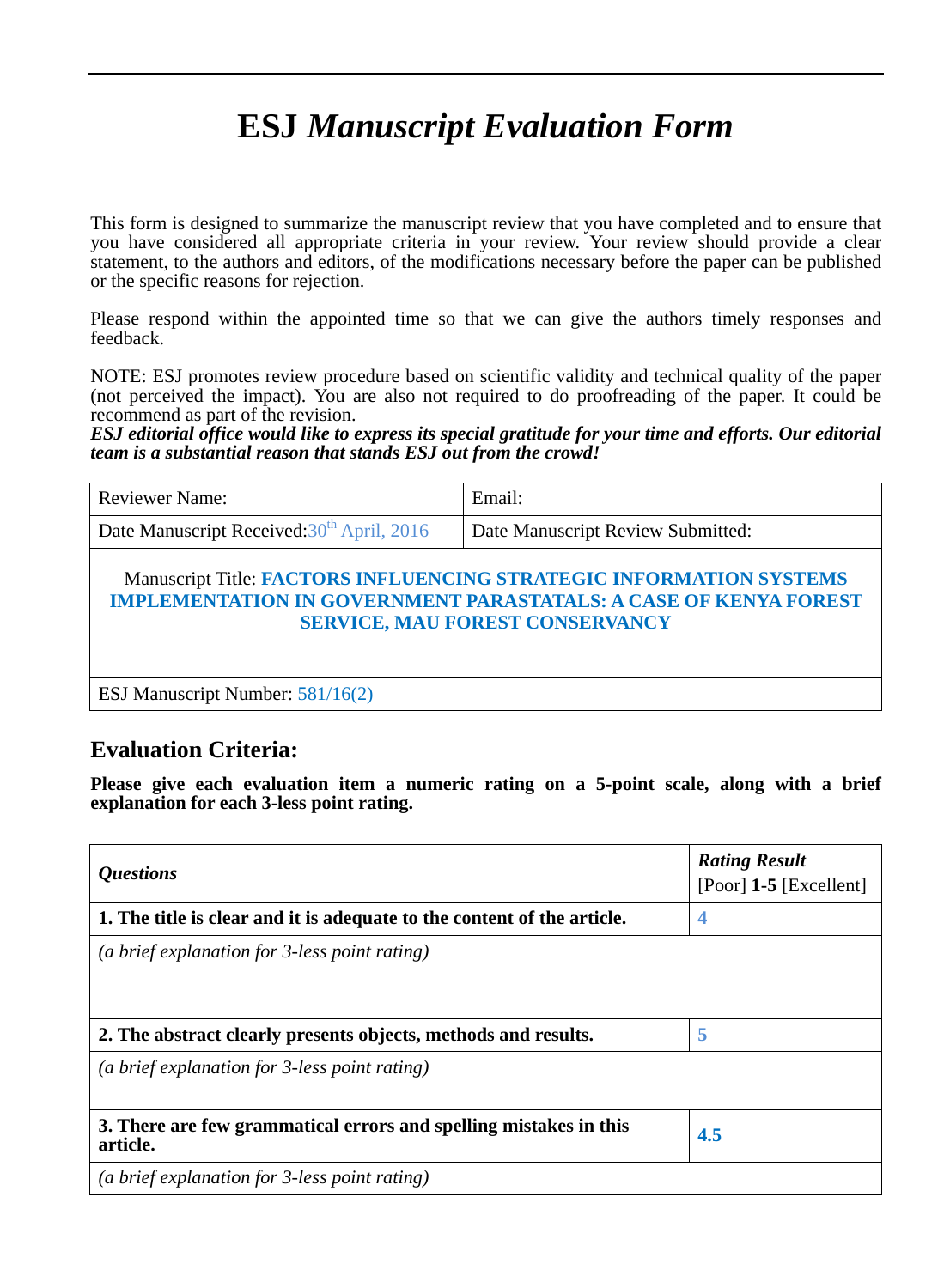| 4. The study methods are explained clearly.                                 | 5 |
|-----------------------------------------------------------------------------|---|
| (a brief explanation for 3-less point rating)                               |   |
| 5. The conclusions or summary are accurate and supported by the<br>content. | 4 |
| (a brief explanation for 3-less point rating)                               |   |
| 6. The references are comprehensive and appropriate.                        | 5 |
| The references are ok                                                       |   |
|                                                                             |   |

**Overall Recommendation** (mark an X with your recommendation):

| Accepted, no revision needed               |  |
|--------------------------------------------|--|
| Accepted, minor revisions needed           |  |
| Return for major revision and resubmission |  |
| Reject                                     |  |

## **Comments and Suggestions to the Author(s):**

**The document is good in form and content. The following corrections are recommended**

- **(1)Remove one full stop at the end of 2nd paragraph of the introduction section**
- **(2)Heading for Table 2 is not conclusive; review**
- **(3)Table 5 should be table 4 because there is no Table 4. The subsequent tables should be adjusted accordingly in terms of numbering. The narrations in the body should then reflect the revised numbering**
- **(4)The conclusions incorporate findings which have already been considered in the results and discussions section. These sections should be sharpened so**